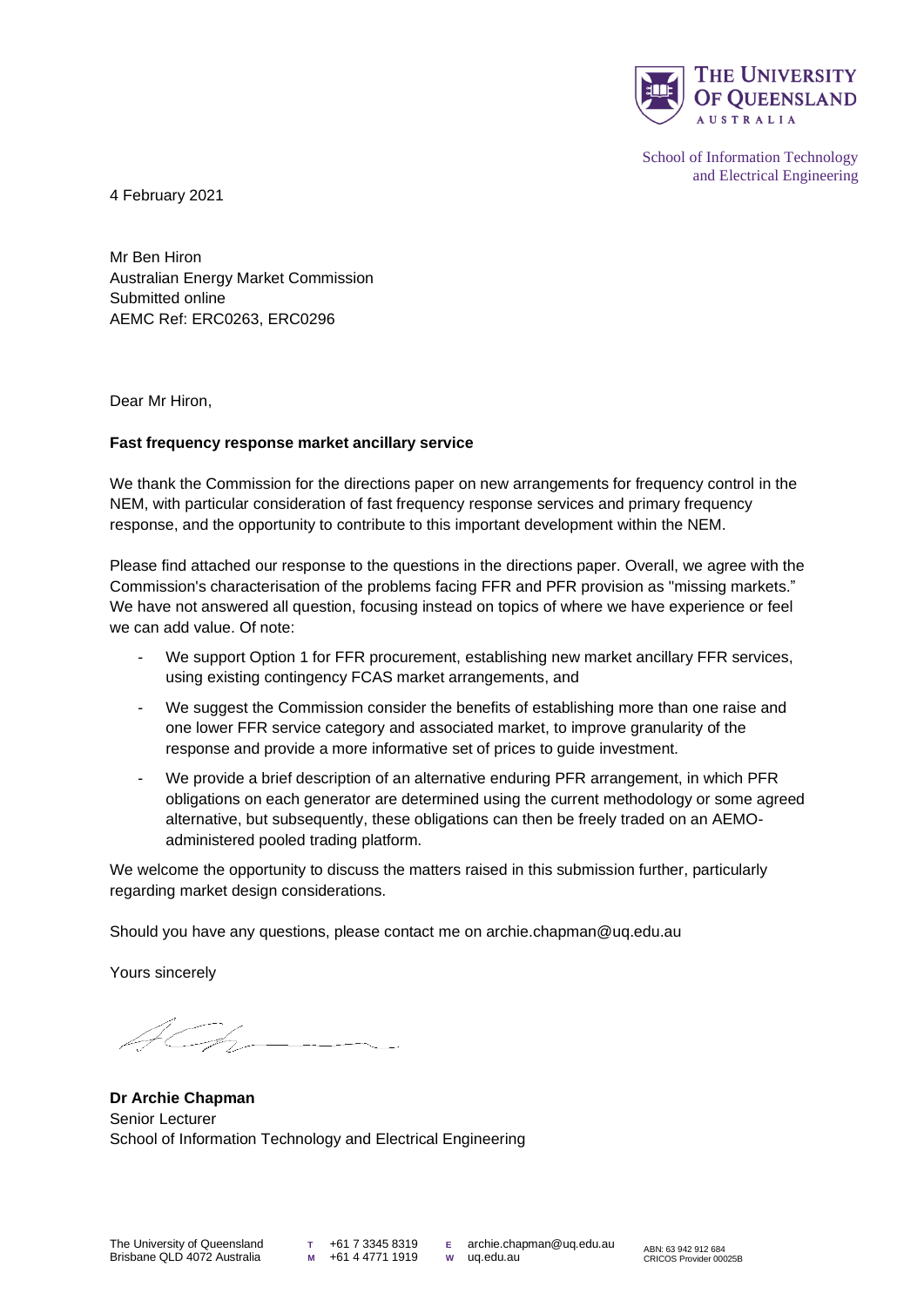

# **Directions paper – Frequency control rule changes** STAKEHOLDER SUBMISSION TEMPLATE

The template below has been developed to enable stakeholders to provide their feedback on specific questions that the AEMC has identified in the directions paper for the frequency control rule changes.

The rule changes discussed in the frequency control directions paper are:

- AEMO Primary frequency response incentive arrangements (ERC0263) Infigen Energy Fast frequency response market ancillary
	- service (ERC0296)

This template is designed to assist stakeholders provide valuable input on the questions the AEMC has identified in the directions paper. However, it is not meant to restrict any other issues that stakeholders would like to provide feedback on.

Given the breadth of issues discussed in the directions paper, it is not expected that all stakeholders respond to all the questions in this template. Rather, stakeholders are encouraged to answer any and all relevant questions.

## **SUBMITTER DETAILS**

| <b>ORGANISATION:</b> |               | The University of Queensland |
|----------------------|---------------|------------------------------|
|                      | <b>NAME:</b>  | Dr Archie Chapman            |
| <b>CONTACT</b>       | <b>EMAIL:</b> | archie.chapman@uq.edu.au     |
|                      | <b>PHONE:</b> | 0447711919                   |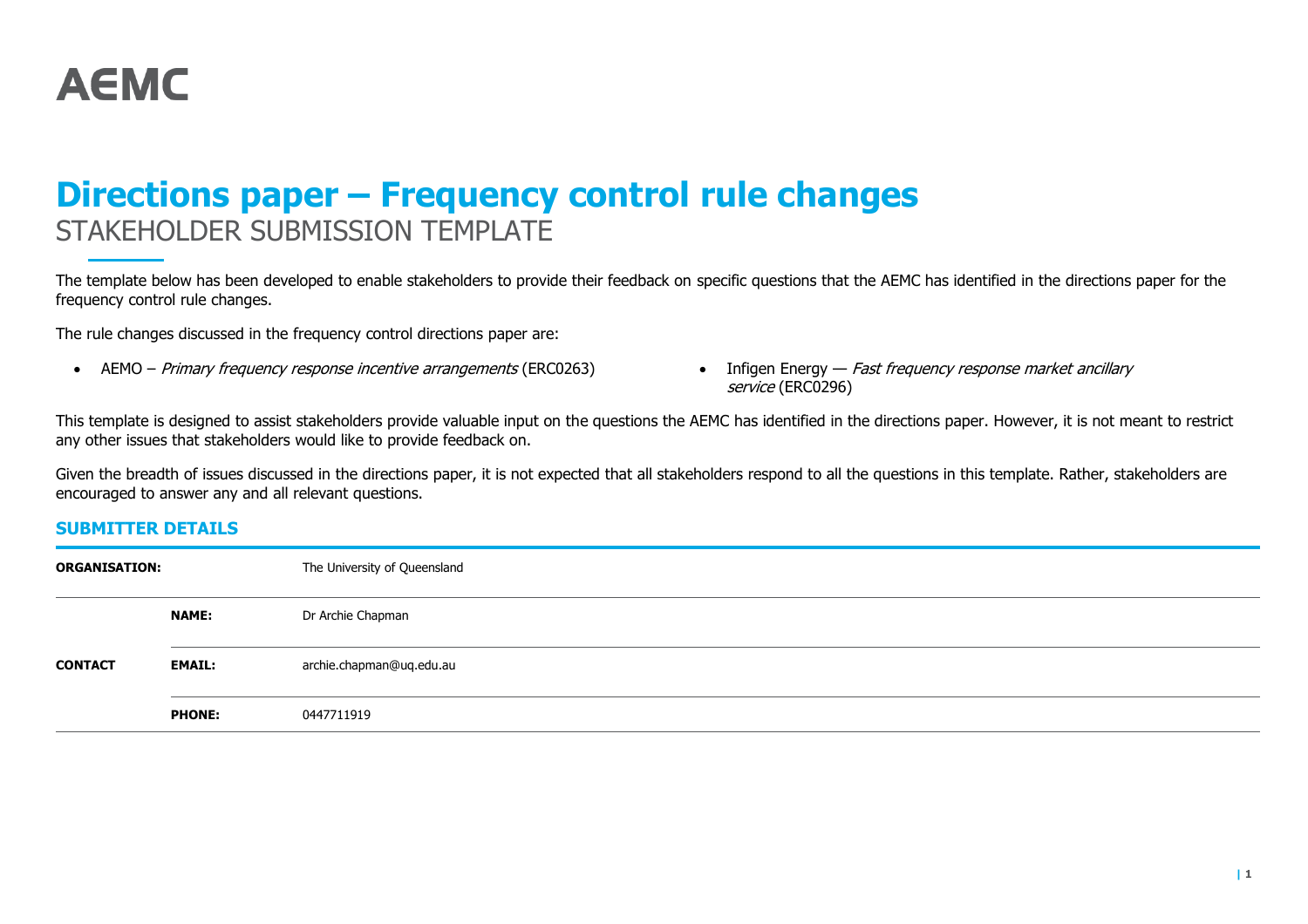## **CHAPTER 4** – FAST FREQUENCY RESPONSE MARKET ANCILLARY SERVICE

#### **Question 1: Section 4.5.3 – PROBLEM DEFINITION AND REFORM OBJECTIVE — FFR RULE CHANGE**

| What are stakeholders' views on the problem definition and reform objective for<br>FRR as set out in section 4.5.3 of the directions paper? | The Commission's characterisation of the problem as one of a "missing market" captures<br>both the key technical and economic issue facing low inertia power systems. In particular:<br>- Provision of FFR should improve system performance, in system intact and emergency<br>operation conditions, and<br>- A competitive market procuring FFR will support efficient use of existing resources for<br>supplying FFR and provide price signals for investment in new technology to deliver new FFR<br>services as required. |
|---------------------------------------------------------------------------------------------------------------------------------------------|--------------------------------------------------------------------------------------------------------------------------------------------------------------------------------------------------------------------------------------------------------------------------------------------------------------------------------------------------------------------------------------------------------------------------------------------------------------------------------------------------------------------------------|
|---------------------------------------------------------------------------------------------------------------------------------------------|--------------------------------------------------------------------------------------------------------------------------------------------------------------------------------------------------------------------------------------------------------------------------------------------------------------------------------------------------------------------------------------------------------------------------------------------------------------------------------------------------------------------------------|

#### **Question 2: Section 4.7.1 – FFR PROCUREMENT**

In relation to the discussion of potential procurement arrangements for FFR services in section 4.7.1 of the directions paper:

- What are stakeholders' views on the pros and cons of establishing new FCAS market arrangements for FFR services versus revising the existing arrangements to incorporate FFR within the fast raise and fast lower services?
- Do stakeholders agree that the existing arrangements for contingency FCAS provide an appropriate model for FFR market arrangements?
- What are stakeholders' views on how each of the proposed procurement arrangements for FFR would interact with the arrangements for the existing contingency services?
- Are there any aspects of the existing contingency FCAS arrangements that should be varied for procurement of FFR services?

Our view is that option 1, establishing new market ancillary FFR services, is the preferred option, for the following reasons:

- Spot market FCAS provision has provided clear price signals for investment in technology that provides existing the FCAS services, and the same is expected of an FFR spot market,
- Specifically, existing contingency FCAS market arrangements are an adequate model for FFR, and in conditions of sufficient competition, these should deliver efficient FFR supply outcomes,
- The systems of existing suppliers of FCAS will be unaffected by the establishment of new FFR service type, so there will be no additional costs applied these participants should they wish to stay out of the FFR services market; only participants who see a benefit from supplying FFR services will consider investing in the changes to their systems required to participate.
- However, we also suggest the Commission consider the benefits of establishing more than one raise and one lower FFR service category and associated market, to improve granularity of the response and provide a more informative set of prices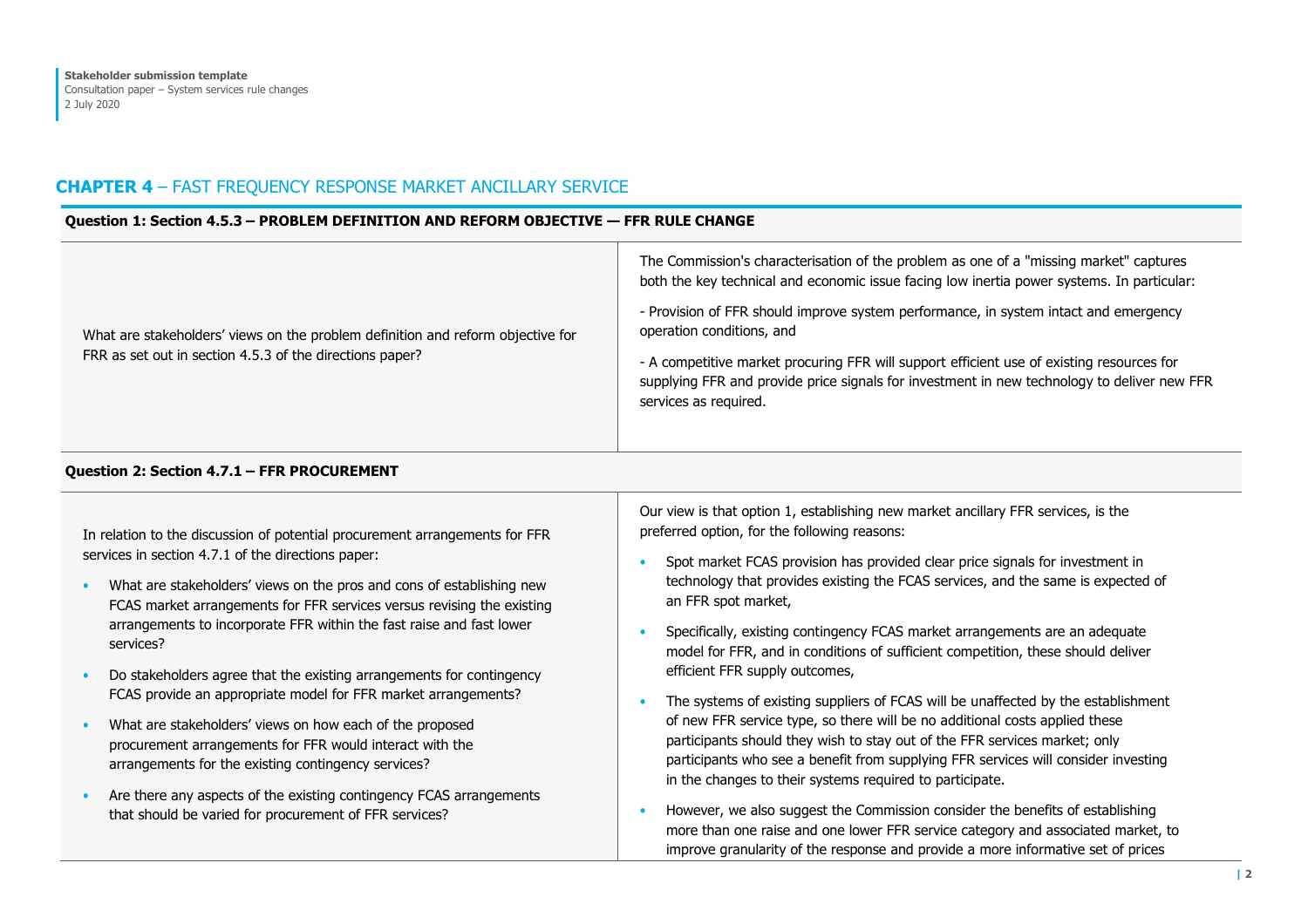|                                                                                                                                                                                                                                                                                     | to guide investment.                                                                                                                                                                                                                                                                                                                                                                                                                                                                                                                             |
|-------------------------------------------------------------------------------------------------------------------------------------------------------------------------------------------------------------------------------------------------------------------------------------|--------------------------------------------------------------------------------------------------------------------------------------------------------------------------------------------------------------------------------------------------------------------------------------------------------------------------------------------------------------------------------------------------------------------------------------------------------------------------------------------------------------------------------------------------|
| Question 3: Section 4.7.2 - FFR PRICING ARRANGEMENTS                                                                                                                                                                                                                                |                                                                                                                                                                                                                                                                                                                                                                                                                                                                                                                                                  |
|                                                                                                                                                                                                                                                                                     | Our perspective is that the existing pricing arrangements are sufficient for the<br>proposed FFR services markets.                                                                                                                                                                                                                                                                                                                                                                                                                               |
|                                                                                                                                                                                                                                                                                     | In particular, we have difficulty with the rationale for differential pricing, for the<br>following reasons:                                                                                                                                                                                                                                                                                                                                                                                                                                     |
| In relation to the discussion of potential pricing arrangements for FFR services in<br>section 4.7.2 of the directions paper:                                                                                                                                                       | One of the major benefits of spot markets is that they serve as efficient price<br>$\bullet$<br>discovery mechanism. This process is predicated on the provision of standardised<br>services into a competitive market. Removing the requirement to provide<br>standardised services can obfuscate the way in which prices are determined in<br>the market, which can make it difficult for investors to assess the value that new<br>resources could potentially earn in these markets.                                                         |
| What are stakeholders' views on the pros and cons of maintaining the<br>existing FCAS pricing arrangements for FFR services?                                                                                                                                                        | Markets procuring standardised services using clear, predefined pricing rules are<br>$\bullet$<br>easier, less costly and quicker to establish that those require a round of technical<br>negotiations; that is, transaction costs are reduced.                                                                                                                                                                                                                                                                                                  |
| What are stakeholders' views on the potential pros and consof incorporating<br>performance-based multipliers into the pricing arrangements for FFR services?<br>Do stakeholders have any other comments or suggestions in relation to the<br>pricing arrangements for FFR services? | In effect, AER or another body would be tasked with determining the value of<br>$\bullet$<br>FFR and FCAS to the system, and to set prices appropriately. It is not clear what<br>inputs these prices would be based on. Instead, appropriate market design<br>principles should be applied to procure the required amount of these services at<br>least cost.                                                                                                                                                                                   |
|                                                                                                                                                                                                                                                                                     | Last, note that the differential pricing methods applier in Eiregrid and the WEM<br>$\bullet$<br>apply to long-term contracts and not to spot market arrangements.                                                                                                                                                                                                                                                                                                                                                                               |
|                                                                                                                                                                                                                                                                                     | Beyond this, we argue that by establishing FFR markets, scarcity pricing will and the desire to<br>maximise returns will push providers FFR and FCAS to the markets with the highest value to the<br>system. This matches with the conjecture of Commission regarding potential issues with the<br>volume weighted registration approach that "The implementation of new FFR service<br>classifications could help mitigate this issue, by increasing the granularity of the service<br>specifications for the market ancillary services" (p40). |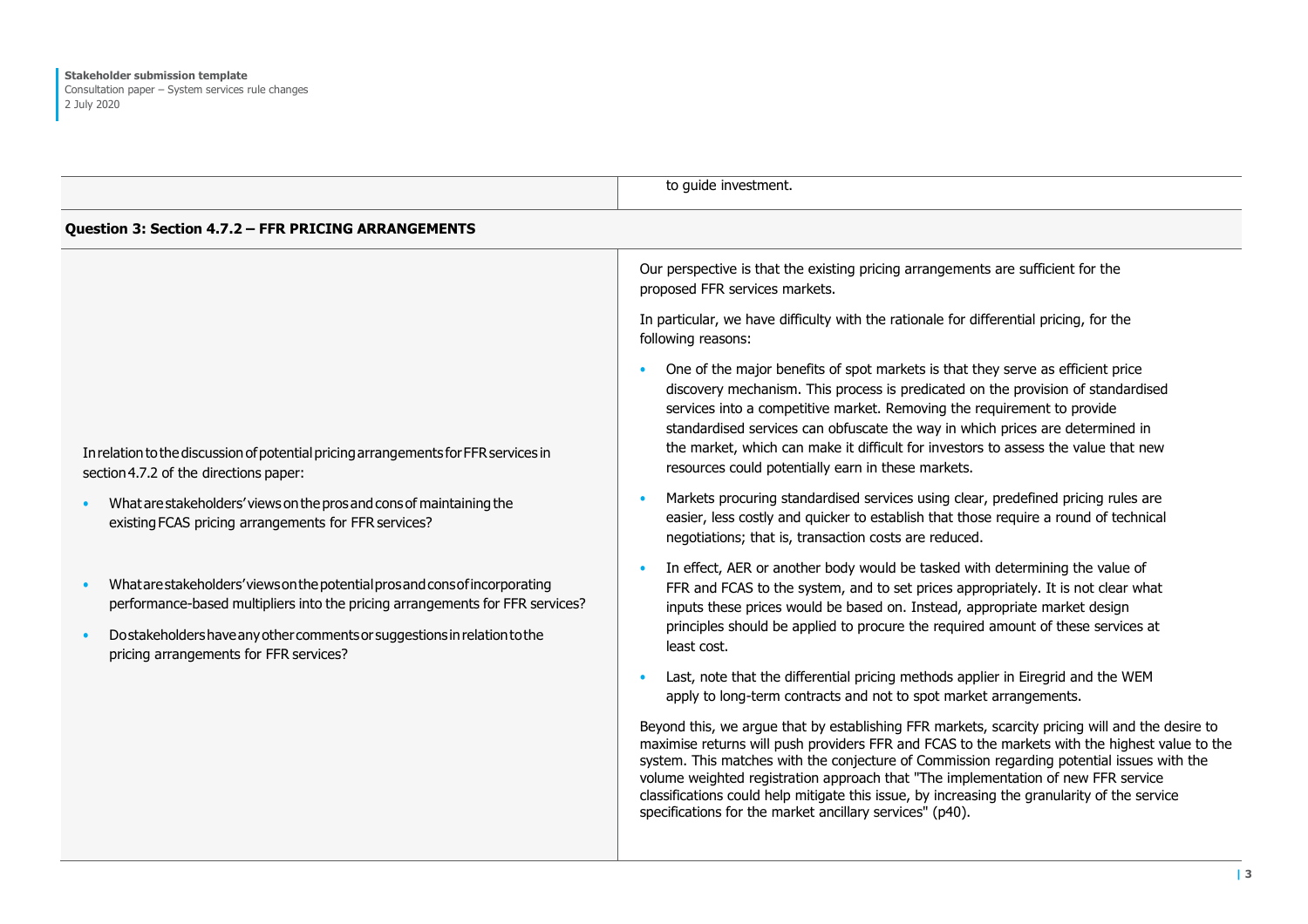#### **Question 4: Section 4.7.3 – FFR COST ALLOCATION**

### In relation to the discussion of arrangements for the allocation of costs associated with FFR services set out in section 4.7.3 of the directions paper:

- Whatare stakeholders' views onthe arrangements forthe allocationof costs forFFR services?
- Would it be appropriate for the cost of FFR services to be allocated in a similar way to the existing arrangements for the allocation of contingency FCAS costs?

We see no compelling reason to not apply the existing FCAS causer-pays cost allocation arrangements to FFR.

In particular, if inertia, or primary frequency response, are considered scare resources, then we encourage the Commission to consider establishing market arrangements for the provision of these services, so that they may be appropriately priced. Efficient pricing should drive that least-cost substitution between inertia, PFR, FFR and FCAS, which involve tradeoffs which is not currently well understood (this is an observation, not a criticism, noting the efforts to quantify the technical effects of substituting FCAS with FFR provided in the Directions Paper). The market currently has no clear picture of the relative value and substitutability of all of these different services.

### **Question 5: Section 4.8 – ISSUES FOR CONSIDERATION – FFR**

| Are stakeholders aware of any additional issues that the Commission should take into<br>account in developing market ancillary service arrangements for FFR?                                                                                                                                                                                                                                                                                                                             |                                                                                                                                                                                                                                                                                                                                                     |
|------------------------------------------------------------------------------------------------------------------------------------------------------------------------------------------------------------------------------------------------------------------------------------------------------------------------------------------------------------------------------------------------------------------------------------------------------------------------------------------|-----------------------------------------------------------------------------------------------------------------------------------------------------------------------------------------------------------------------------------------------------------------------------------------------------------------------------------------------------|
| Question 6: Section 4.8.1 - VALUATION OF INERTIAL RESPONSE                                                                                                                                                                                                                                                                                                                                                                                                                               |                                                                                                                                                                                                                                                                                                                                                     |
| In relation to the potential arrangements for the valuation of inertial response<br>described in section 4.8.1 of the directions paper:                                                                                                                                                                                                                                                                                                                                                  |                                                                                                                                                                                                                                                                                                                                                     |
| What are stakeholders' views on the valuation of inertial response as<br>part of the contingency services, including the proposed new FFR<br>contingency services?<br>Whatarestakeholders'viewsonthecurrentgovernancearrangementsfor<br>contingency services; where the detailed service specification is determined<br>by AEMO and documented in the MASS? (Is it appropriate for the NER to<br>provide further guidance on how inertial response should be considered in<br>the MASS?) | Short comments:<br>The relative value of inertia and FFR to the system depends on how much one can<br>substitute for the other. More information on this is required.<br>Implementing the substitution of one for the other with NEMDE may require carful design to<br>ensure the dispatch problem remains tractable and the algorithms are stable. |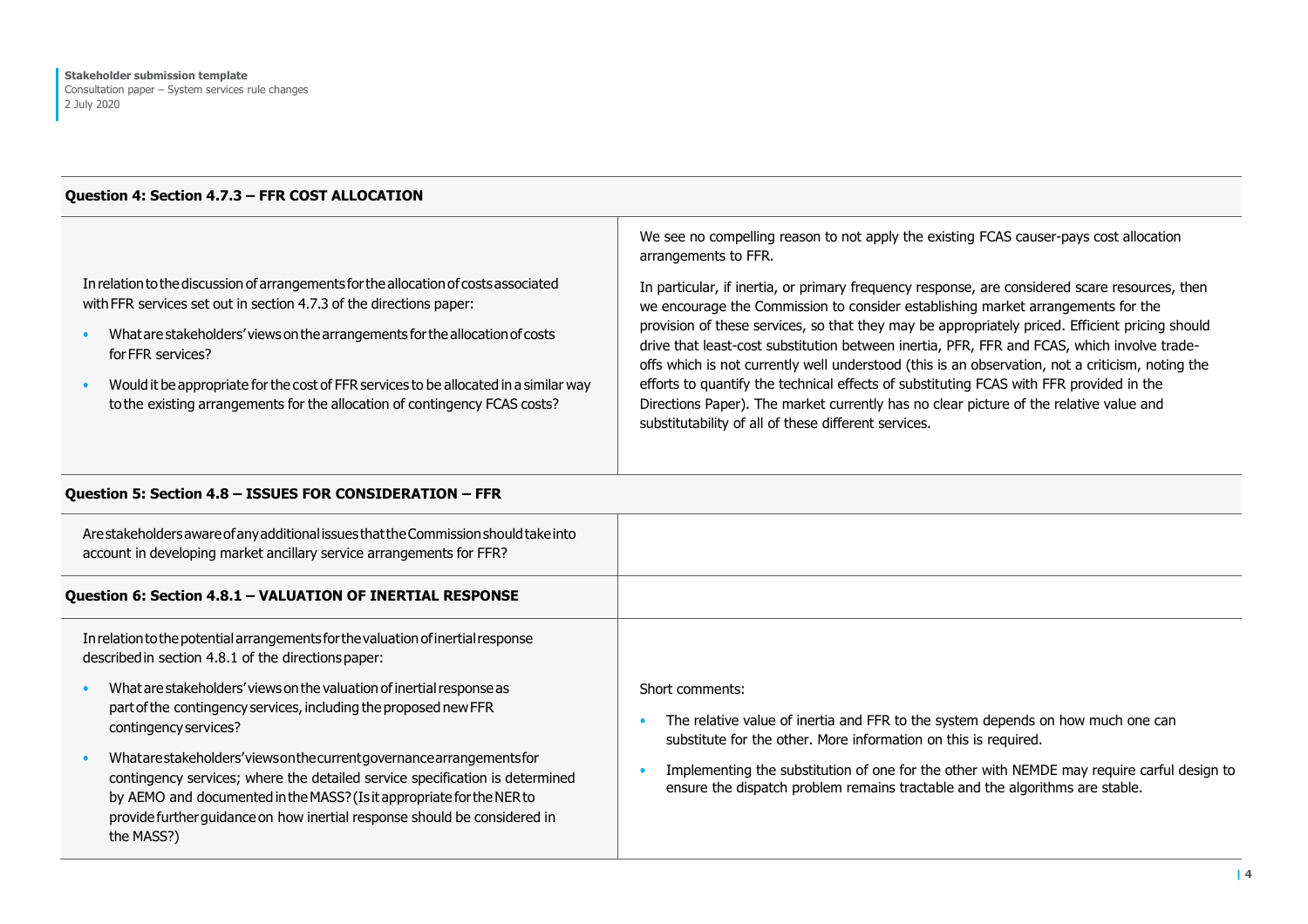#### **Question 7: Section 4.8.2 – PRICE RESPONSIVE DEMAND FOR CONTINGENCY SERVICES**

| In relation to the discussion of arrangements for incorporating price responsiveness<br>into the procurement of contingency services in the NEM set out in section 4.8.2: |                                                                                                                                                                               |                                     |
|---------------------------------------------------------------------------------------------------------------------------------------------------------------------------|-------------------------------------------------------------------------------------------------------------------------------------------------------------------------------|-------------------------------------|
|                                                                                                                                                                           | What are stakeholders' views on the potential pros and cons<br>associated with the implementation of a "demand curve"<br>approach to procurement of FCAS?                     | Low priority at this point in time. |
|                                                                                                                                                                           | What are stakeholders' views on the priority of such a change to the market<br>frameworks?                                                                                    |                                     |
|                                                                                                                                                                           | If such an approach was to be implemented, what are stakeholders' views on<br>the appropriate governance arrangements, including the potential oversight<br>role for the AER? |                                     |
|                                                                                                                                                                           |                                                                                                                                                                               |                                     |

## **Question 8: Section 4.8.3 – INTERACTION BETWEEN MANDATORY PFR & FFR ARRANGEMENTS**

| What are stakeholders' views in relation to the potential interactions between<br>new FFR arrangements and the Mandatory PFR arrangement? |  |
|-------------------------------------------------------------------------------------------------------------------------------------------|--|
|                                                                                                                                           |  |

#### **Question 9: Section 4.8.4 – IMPLEMENTATION AND STAGING FOR FFR**

| In relation to the discussion of the implementation arrangements for FFR services as<br>set out in section 4.8.4: |                                                                                                                                                                  |
|-------------------------------------------------------------------------------------------------------------------|------------------------------------------------------------------------------------------------------------------------------------------------------------------|
|                                                                                                                   | What are stakeholders' views in relation to the process for the<br>implementation of FFR arrangements in the NEM?                                                |
|                                                                                                                   | What are stakeholders' views on the potential need for interim or<br>transitional arrangements as part of the transition to spot market<br>arrangements for FFR? |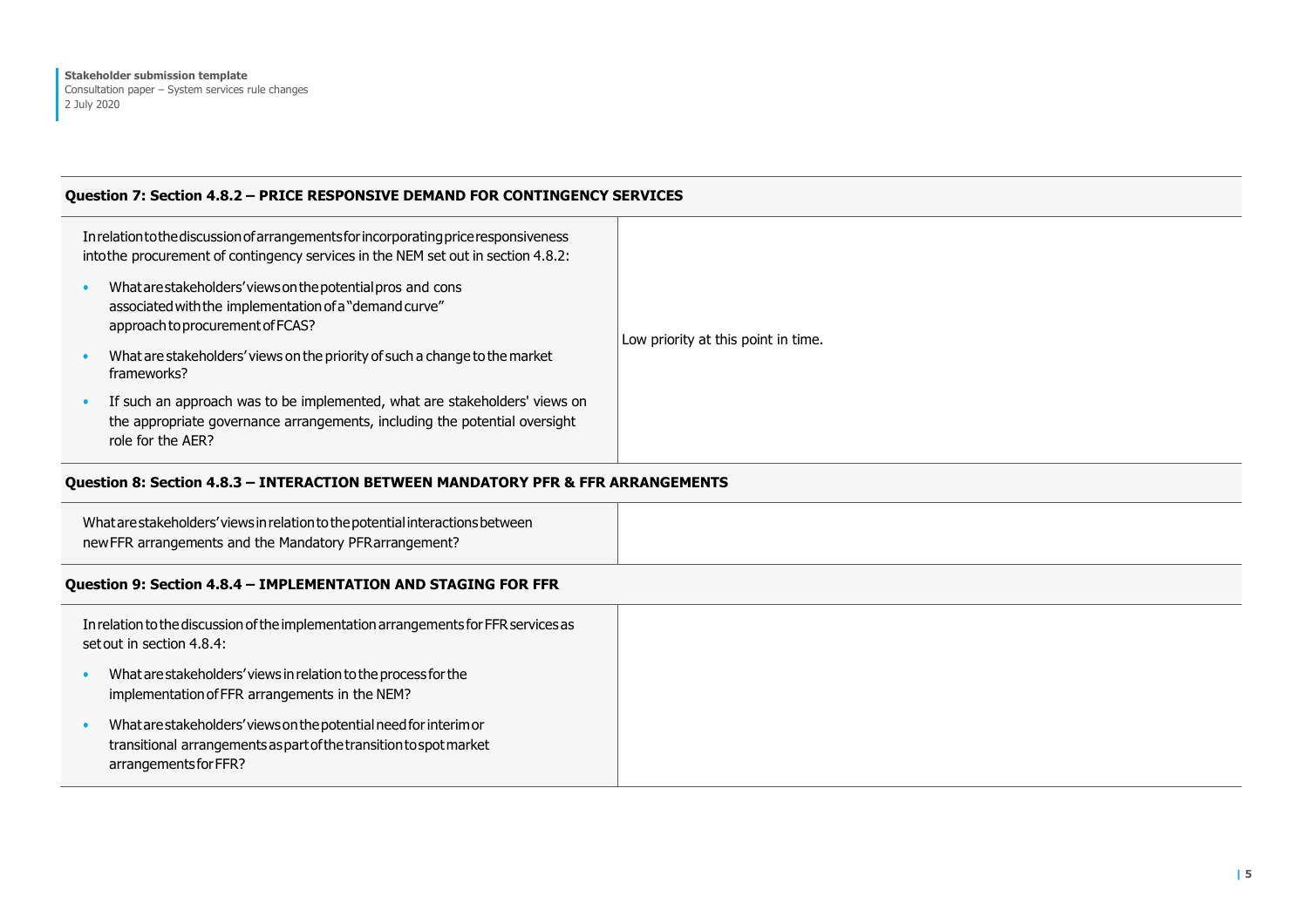## **CHAPTER 5** – PRIMARY FREQUENCY RESPONSE INCENTIVE ARRANGEMENTS

#### **Question 10: Section 5.1.3 – THE ROLE OF MANDATORY PFR**

| In relation to the discussion of the role for a mandatory obligation as part of the<br>enduring PFR arrangements in the NEM, set out in section 5.1.3:                                                     |
|------------------------------------------------------------------------------------------------------------------------------------------------------------------------------------------------------------|
| Do stakeholders agree that a mandatory PFR arrangement provides a valuable<br>safety net to help protect the power system from significant non-credible<br>contingency events?                             |
| Do stakeholders agree that the narrow, moderate and wide settings for a<br>mandatory PFR response band adequately represent the broad policy options for<br>the frequency response band for Mandatory PFR? |

#### **Question 11: Section 5.4 – PROBLEM DEFINITION AND REFORM OBJECTIVE — PFR INCENTIVE ARRANGEMENTS RULE CHANGE**

| What are stakeholders' views on the problem definition and reform objectives for<br>enduring PFR arrangements set out in section 5.4? | We agree with main points raised by the Commission, particularly that "under-valuation of PFR does not<br>support efficient allocation of resources in the NEM and weakens the signals for efficient investment in<br>power system plant to meet future power system needs" (p 71), which is another case of a "missing<br>market" alongside FFR. |
|---------------------------------------------------------------------------------------------------------------------------------------|---------------------------------------------------------------------------------------------------------------------------------------------------------------------------------------------------------------------------------------------------------------------------------------------------------------------------------------------------|
|                                                                                                                                       | (Note that we provide only one response to the questions below, at Question 17.)                                                                                                                                                                                                                                                                  |

## **Question 12: Section 5.4.1 – ECONOMIC ANALYSIS OF MANDATORY PFR**

| In relation to the discussion of the costs and benefits of Mandatory PFR<br>arrangements set out in section 5.4.1: |                                                                                                                                                                                  |
|--------------------------------------------------------------------------------------------------------------------|----------------------------------------------------------------------------------------------------------------------------------------------------------------------------------|
|                                                                                                                    | What are stakeholders' views of the indicative curves for costs and benefits of<br>Mandatory PFR with respect to the frequency response band settings, set out<br>in figure 5.4? |
|                                                                                                                    | Do stakeholders agree that the frequency response band setting is a key variable<br>for the determination of enduring PFR arrangements that meet the power                       |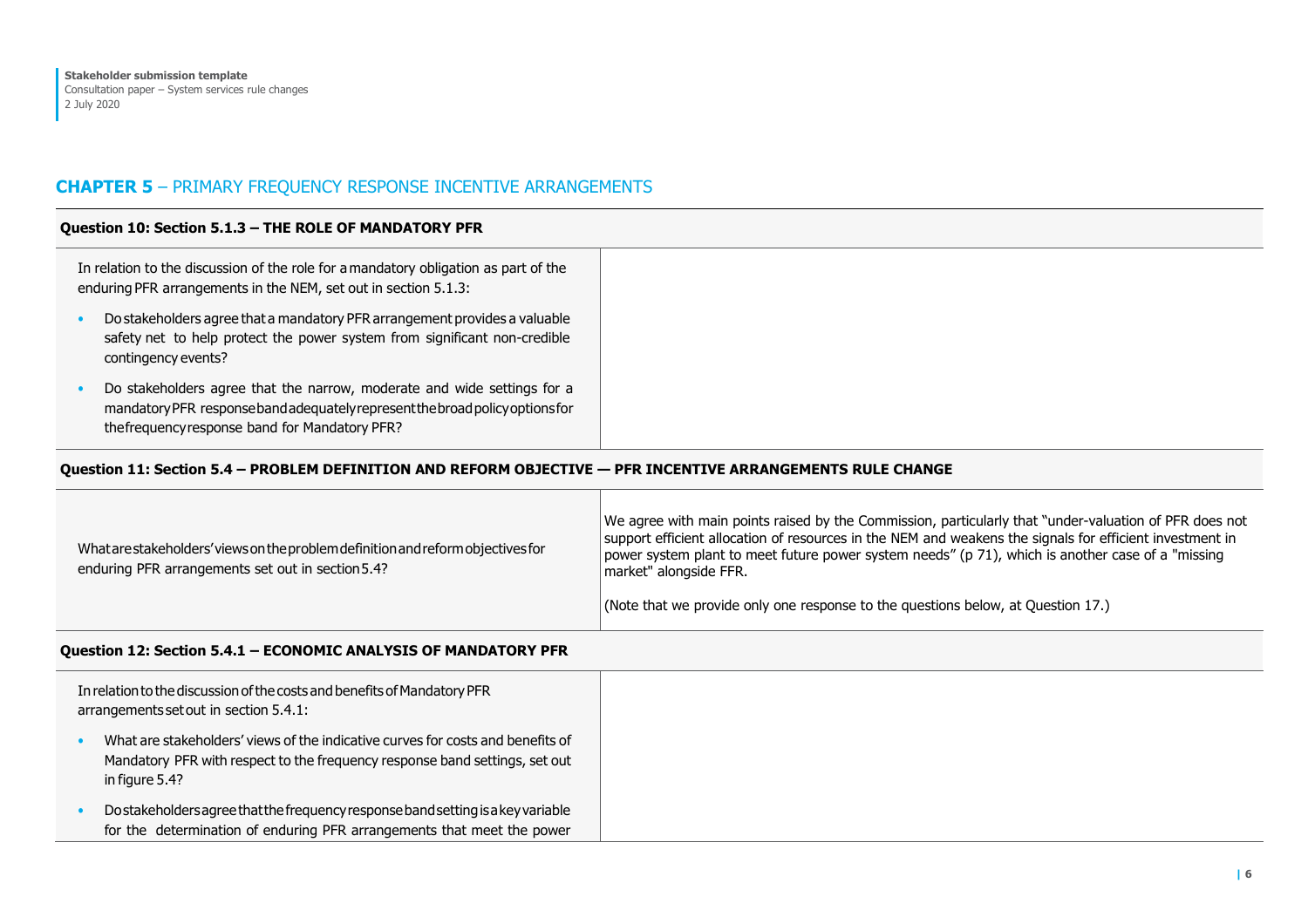| system needs and are economically efficient over the long term?<br>What are stakeholders' views on the effectiveness of the exemption framework<br>under the Mandatory PFR arrangement?                                                                         |
|-----------------------------------------------------------------------------------------------------------------------------------------------------------------------------------------------------------------------------------------------------------------|
| What are stakeholders' views on the role that the allowance for variable<br>droop settings plays in relation to the cost impacts of Mandatory PFR?                                                                                                              |
| Based on the initial roll out of the Mandatory PFR arrangement to<br>generators over 200MW, what are stakeholders' views on how the cost<br>impacts of Mandatory PFR are impacted by the proportion of the fleet that<br>is responsive to frequency variations? |
| What other considerations are there in relation to developing effective<br>and efficient arrangements for PFR in the NEM?                                                                                                                                       |

#### **Question 13: Section 5.5 – ADVICE FOR ENDURING PFR ARRANGEMENTS**

| What are stakeholders' views of the Commission's proposed approach to obtaining |
|---------------------------------------------------------------------------------|
| adviceto inform its determination of enduring arrangements for PFR in the       |
| NEM?                                                                            |

#### **Question 14: Section 5.6.1 – PROCUREMENT ARRANGEMENTS FOR NARROW BAND PFR SERVICES**

| In relation to the discussion of potential procurement arrangements for narrow<br>band PFR services in section 5.6.1: |                                                                                        |
|-----------------------------------------------------------------------------------------------------------------------|----------------------------------------------------------------------------------------|
|                                                                                                                       | What are stakeholders' views on three options identified for further<br>consideration? |
|                                                                                                                       | Existing market ancillary service arrangements<br>a.                                   |
|                                                                                                                       | b. New market ancillary service arrangements                                           |
|                                                                                                                       | C. New incentive-based arrangements for voluntary provision                            |
|                                                                                                                       | Are there any other options that would be preferable?                                  |

#### **Question 15: Section 5.6.2 – PROCUREMENT ARRANGEMENTS FOR NARROW BAND PFR SERVICES**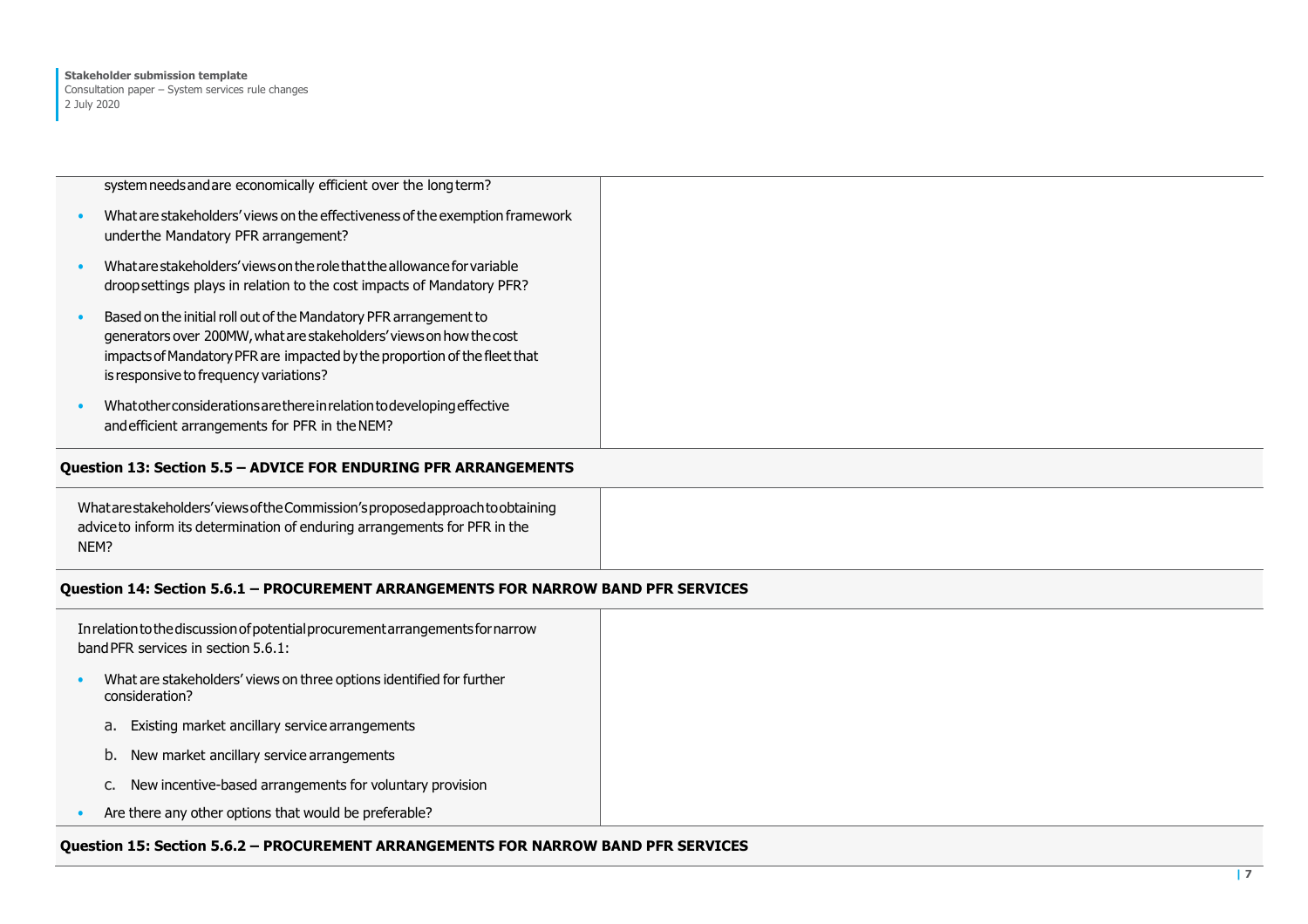| described in section 5.6.2?                                                |  |
|----------------------------------------------------------------------------|--|
| What are stakeholders' views on the arrangements for the pricing of PFR as |  |

#### **Question 16: Section 5.6.3 – ALLOCATION OF COSTS FOR NARROW BAND PFR**

| What are stakeholder's views on the allocation of costs for narrow band PFR<br>services as described in section 5.6.3?                                                                                                          |
|---------------------------------------------------------------------------------------------------------------------------------------------------------------------------------------------------------------------------------|
| Do stakeholders agree that the any additional costs for narrow band PFR be allocated<br>through the existing causer pays procedure for the allocation of regulation costs (or<br>a revised version as described in section 5.9? |

#### **Question 17: Section 5.7 – PATHWAYS FOR ENDURING PFR ARRANGEMENTS**

| In relation to the pathways for enduring PFR arrangements set out in section 5.7:                                                               | Several submissions have highlighted the costs of providing mandatory PRF. An alternative arrangement<br>could be to make these obligations tradeable, in order to deliver sufficient PFR at least cost, system-wide.<br>As such, an alternative pathway may be to: |
|-------------------------------------------------------------------------------------------------------------------------------------------------|---------------------------------------------------------------------------------------------------------------------------------------------------------------------------------------------------------------------------------------------------------------------|
| What are stakeholders' views on the enduring PFR pathways?                                                                                      | $(i)$ determine primary frequency response obligations on each generator using the current methodology<br>or some agreed alternative,                                                                                                                               |
| Do stakeholders agree with the Commission's preliminary preference for<br>pathway two? (the widening of the PFCB and the introduction of market | (ii) allow these obligations to be freely traded on an AEMO-administered pooled trading platform.                                                                                                                                                                   |
| arrangements for narrow band PFR)                                                                                                               | PFR costs will be borne by the generators obliged to provide PFR, while efficient prices can be found by<br>the pooled exchange of obligations, which should reduce system-wide costs compared to mandatory and<br>untraded PFR obligations.                        |

## **Question 18: Section 5.8 – FUTURE REVIEW OF THE FOS**

| What are stakeholders' views of the Commission's proposed approach towards a |
|------------------------------------------------------------------------------|
| future review of the FOS as part of the development of enduring PFR          |
| arrangements?                                                                |

## **Question 19: Section 5.9 – REFORMS TO THE NER RELATING TO COST ALLOCATION FOR REGULATION SERVICES – CAUSER PAYS**

| In relation to the proposed reforms to the NER relating to the allocation of |
|------------------------------------------------------------------------------|
| regulation costs, set out in section 5.9:                                    |
|                                                                              |